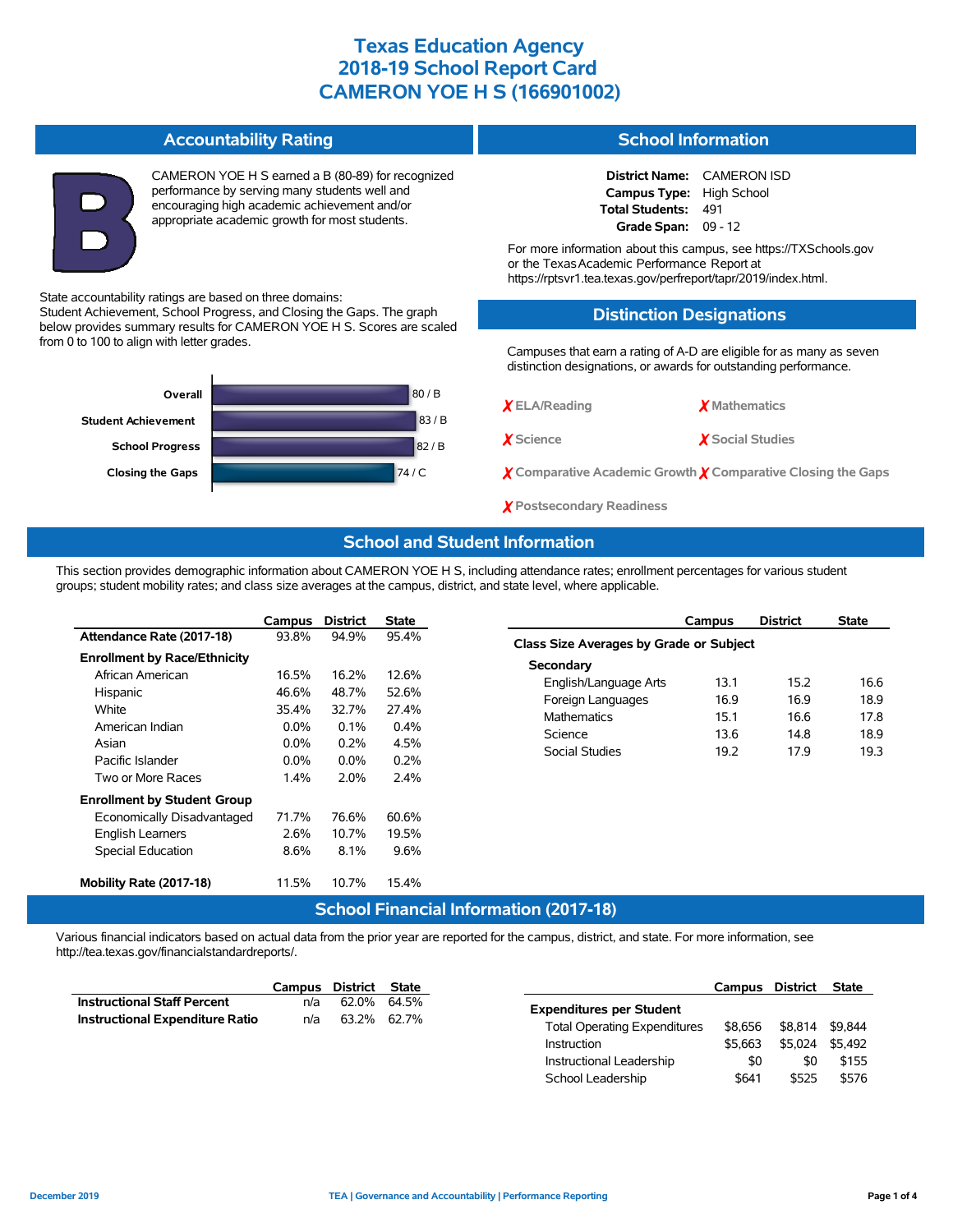## **STAAR Outcomes**

This section provides STAAR performance and Academic Growth outcomes. Academic Growth measures whether students are maintaining performance or improving from year to year.

|                                                                                |      |              |     |     | <b>African</b>                    |     |       | American |       | <b>Pacific</b>           | <b>More</b> | Econ          |
|--------------------------------------------------------------------------------|------|--------------|-----|-----|-----------------------------------|-----|-------|----------|-------|--------------------------|-------------|---------------|
|                                                                                |      | <b>State</b> |     |     | District Campus American Hispanic |     | White | Indian   | Asian | <b>Islander</b>          | Races       | <b>Disadv</b> |
| STAAR Performance Rates at Approaches Grade Level or Above (All Grades Tested) |      |              |     |     |                                   |     |       |          |       |                          |             |               |
| <b>All Subjects</b>                                                            | 2019 | 78%          | 74% | 72% | 63%                               | 69% | 81%   |          |       |                          | 83%         | 67%           |
|                                                                                | 2018 | 77%          | 70% | 73% | 57%                               | 70% | 85%   |          |       |                          | 88%         | 69%           |
| ELA/Reading                                                                    | 2019 | 75%          | 69% | 61% | 56%                               | 54% | 74%   |          |       | $\overline{a}$           | 60%         | 53%           |
|                                                                                | 2018 | 74%          | 70% | 60% | 41%                               | 57% | 76%   |          |       | $\overline{\phantom{a}}$ | $\ast$      | 55%           |
| Mathematics                                                                    | 2019 | 82%          | 80% | 69% | 73%                               | 65% | 72%   |          |       | $\overline{\phantom{a}}$ | $\ast$      | 67%           |
|                                                                                | 2018 | 81%          | 76% | 79% | 87%                               | 73% | 84%   |          |       | $\overline{\phantom{a}}$ | $\ast$      | 80%           |
| Science                                                                        | 2019 | 81%          | 79% | 89% | 79%                               | 89% | 94%   |          |       |                          | $\ast$      | 86%           |
|                                                                                | 2018 | 80%          | 68% | 85% | 56%                               | 87% | 95%   |          |       | $\overline{a}$           | $\ast$      | 82%           |
| Social Studies                                                                 | 2019 | 81%          | 83% | 89% | 57%                               | 96% | 94%   |          |       |                          | $\ast$      | 87%           |
|                                                                                | 2018 | 78%          | 62% | 91% | 74%                               | 92% | 98%   |          |       |                          | $\ast$      | 86%           |
| STAAR Performance Rates at Meets Grade Level or Above (All Grades Tested)      |      |              |     |     |                                   |     |       |          |       |                          |             |               |
| All Subjects                                                                   | 2019 | 50%          | 43% | 42% | 31%                               | 35% | 57%   |          |       | $\overline{\phantom{a}}$ | 67%         | 35%           |
|                                                                                | 2018 | 48%          | 39% | 45% | 22%                               | 42% | 63%   |          |       | $\overline{\phantom{a}}$ | 50%         | 37%           |
| ELA/Reading                                                                    | 2019 | 48%          | 40% | 38% | 25%                               | 30% | 58%   |          |       | $\overline{\phantom{a}}$ | 60%         | 30%           |
|                                                                                | 2018 | 46%          | 40% | 39% | 19%                               | 35% | 58%   |          |       | $\overline{\phantom{a}}$ | $\ast$      | 34%           |
| Mathematics                                                                    | 2019 | 52%          | 46% | 25% | 32%                               | 26% | 17%   |          |       |                          | $\ast$      | 25%           |
|                                                                                | 2018 | 50%          | 40% | 31% | 9%                                | 32% | 46%   |          |       |                          | $\ast$      | 26%           |
| Science                                                                        | 2019 | 54%          | 47% | 51% | 45%                               | 39% | 69%   |          |       |                          | $\ast$      | 46%           |
|                                                                                | 2018 | 51%          | 38% | 52% | 19%                               | 50% | 68%   |          |       |                          | $\ast$      | 42%           |
| <b>Social Studies</b>                                                          | 2019 | 55%          | 56% | 57% | 29%                               | 58% | 71%   |          |       | $\overline{\phantom{a}}$ | $\ast$      | 49%           |
|                                                                                | 2018 | 53%          | 40% | 69% | 41%                               | 71% | 84%   |          |       | ÷.                       | $\ast$      | 57%           |
| STAAR Performance Rates at Masters Grade Level (All Grades Tested)             |      |              |     |     |                                   |     |       |          |       |                          |             |               |
| All Subjects                                                                   | 2019 | 24%          | 17% | 8%  | 3%                                | 7%  | 15%   |          |       |                          | 0%          | 6%            |
|                                                                                | 2018 | 22%          | 14% | 13% | 6%                                | 12% | 20%   |          |       | $\overline{a}$           | 0%          | 11%           |
| ELA/Reading                                                                    | 2019 | 21%          | 14% | 4%  | 0%                                | 3%  | 10%   |          |       | $\overline{a}$           | 0%          | 2%            |
|                                                                                | 2018 | 19%          | 13% | 4%  | 0%                                | 2%  | 9%    |          |       | $\overline{\phantom{a}}$ | $\ast$      | 3%            |
| Mathematics                                                                    | 2019 | 26%          | 21% | 6%  | 9%                                | 6%  | 3%    |          |       | $\overline{\phantom{a}}$ | $\ast$      | 6%            |
|                                                                                | 2018 | 24%          | 17% | 11% | 9%                                | 14% | 8%    |          |       | $\overline{a}$           | $\ast$      | 11%           |
| Science                                                                        | 2019 | 25%          | 13% | 7%  | 3%                                | 0%  | 19%   |          |       | $\overline{a}$           | $\ast$      | 3%            |
|                                                                                | 2018 | 23%          | 12% | 15% | 0%                                | 15% | 21%   |          |       |                          | $\ast$      | 10%           |
| <b>Social Studies</b>                                                          | 2019 | 33%          | 31% | 25% | 5%                                | 30% | 31%   |          |       | L,                       | $\ast$      | 22%           |
|                                                                                | 2018 | 31%          | 21% | 40% | 26%                               | 39% | 50%   |          |       | $\overline{a}$           | $\ast$      | 36%           |
| Academic Growth Score (All Grades Tested)                                      |      |              |     |     |                                   |     |       |          |       |                          |             |               |
| <b>Both Subjects</b>                                                           | 2019 | 69           | 70  | 64  | 70                                | 60  | 65    |          |       |                          | $\ast$      | 62            |
|                                                                                | 2018 | 69           | 71  | 58  | 53                                | 57  | 63    |          |       |                          | $\ast$      | 55            |
| ELA/Reading                                                                    | 2019 | 68           | 69  | 72  | 79                                | 66  | 74    |          |       |                          | $\ast$      | 72            |
|                                                                                | 2018 | 69           | 70  | 61  | 61                                | 56  | 67    |          |       |                          | $\ast$      | 57            |
| Mathematics                                                                    | 2019 | 70           | 71  | 52  | 59                                | 53  | 46    |          |       |                          | $\ast$      | 51            |
|                                                                                | 2018 | 70           | 71  | 56  | 47                                | 58  | 59    |          |       |                          | $\ast$      | 53            |

? Indicates that the data for this item were statistically improbable or were reported outside a reasonable range.<br>- Indicates zero observations reported for this group.<br>\* Indicates results are masked due to small numbers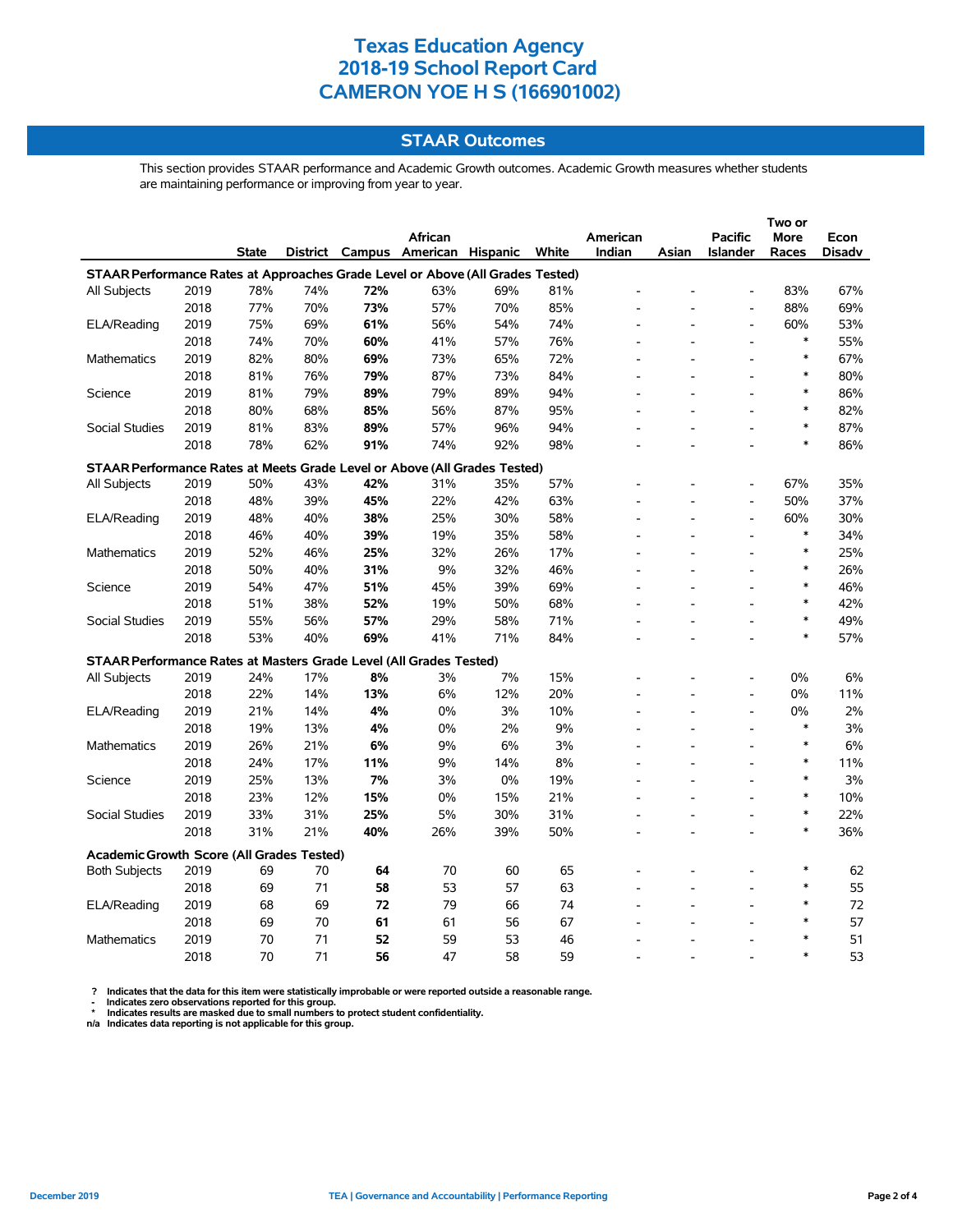#### **Graduation and College, Career, and Military Readiness Outcomes**

This section provides graduation, graduation plan, and College, Career, and Military Readiness rates.

|                                                                   | <b>State</b> | District | Campus  | African<br>American Hispanic |        | White  | American<br>Indian | Asian  | <b>Pacific</b><br><b>Islander</b> | Two or<br>More<br>Races | Econ<br><b>Disadv</b> |
|-------------------------------------------------------------------|--------------|----------|---------|------------------------------|--------|--------|--------------------|--------|-----------------------------------|-------------------------|-----------------------|
| Annual Dropout Rate (Gr 9-12)                                     |              |          |         |                              |        |        |                    |        |                                   |                         |                       |
| 2017-18                                                           | 1.9%         | 1.0%     | 1.0%    | 1.1%                         | 1.3%   | 0.5%   |                    | $\ast$ |                                   | 0.0%                    | 1.4%                  |
| 2016-17                                                           | 1.9%         | 1.4%     | 1.4%    | 2.2%                         | 2.2%   | 0.0%   |                    |        |                                   | 0.0%                    | 1.4%                  |
| 4-Year Longitudinal Rate (Gr 9-12)<br>Class of 2018               |              |          |         |                              |        |        |                    |        |                                   |                         |                       |
| Graduated                                                         | 90.0%        | 98.1%    | 98.1%   | 100.0%                       | 97.4%  | 97.1%  |                    |        |                                   | $\ast$                  | 98.4%                 |
| Graduates, TxCHSE, & Cont<br>Class of 2017                        | 94.3%        | 99.0%    | 99.0%   | 100.0%                       | 97.4%  | 100.0% |                    |        |                                   | $\ast$                  | 98.4%                 |
| Graduated                                                         | 89.7%        | 96.0%    | 96.0%   | 100.0%                       | 91.5%  | 100.0% |                    |        |                                   |                         | 96.7%                 |
| Graduates, TxCHSE, & Cont                                         | 94.1%        | 96.0%    | 96.0%   | 100.0%                       | 91.5%  | 100.0% |                    |        |                                   | $\ast$                  | 96.7%                 |
| 5-Year Extended Longitudinal Rate (Gr 9-12)<br>Class of 2017      |              |          |         |                              |        |        |                    |        |                                   |                         |                       |
| Graduated                                                         | 92.0%        | 96.0%    | 96.0%   | 100.0%                       | 91.5%  | 100.0% |                    |        |                                   | $\ast$                  | 96.7%                 |
| Graduates, TxCHSE, & Cont<br>Class of 2016                        | 93.7%        | 96.0%    | 96.0%   | 100.0%                       | 91.5%  | 100.0% |                    |        |                                   | $\ast$                  | 96.7%                 |
| Graduated                                                         | 91.6%        | 93.1%    | 93.1%   | 88.2%                        | 93.5%  | 94.4%  |                    |        |                                   | $\ast$                  | 90.8%                 |
| Graduates, TxCHSE, & Cont                                         | 93.4%        | 94.1%    | 94.1%   | 88.2%                        | 93.5%  | 97.2%  |                    |        |                                   | $\ast$                  | 92.3%                 |
| 6-Year Extended Longitudinal Rate (Gr 9-12)<br>Class of 2016      |              |          |         |                              |        |        |                    |        |                                   |                         |                       |
| Graduated                                                         | 92.1%        | 93.1%    | 93.1%   | 88.2%                        | 93.5%  | 94.4%  |                    |        |                                   | ∗                       | 90.8%                 |
| Graduates, TxCHSE, & Cont<br>Class of 2015                        | 93.4%        | 94.1%    | 94.1%   | 88.2%                        | 93.5%  | 97.2%  |                    |        |                                   | $\ast$                  | 92.3%                 |
| Graduated                                                         | 91.8%        | 95.4%    | 95.4%   | 93.8%                        | 94.1%  | 97.1%  |                    |        | $\overline{\phantom{a}}$          | $\ast$                  | 92.7%                 |
| Graduates, TxCHSE, & Cont                                         | 93.3%        | 95.4%    | 95.4%   | 93.8%                        | 94.1%  | 97.1%  |                    |        |                                   | $\ast$                  | 92.7%                 |
| 4-Year Federal Graduation Rate Without Exclusions (Gr 9-12)       |              |          |         |                              |        |        |                    |        |                                   |                         |                       |
| Class of 2018                                                     | 90.0%        | 98.1%    | 98.1%   | 100.0%                       | 97.4%  | 97.1%  |                    |        |                                   | $\ast$                  | 98.4%                 |
| Class of 2017                                                     | 89.7%        | 94.2%    | 94.2%   | 100.0%                       | 89.8%  | 97.4%  |                    |        |                                   | $\ast$                  | 93.8%                 |
| <b>RHSP/DAP Graduates (Longitudinal Rate)</b><br>Class of 2018    | 68.5%        | $\ast$   | $\star$ |                              | $\ast$ |        |                    |        |                                   |                         | $\ast$                |
| Class of 2017                                                     | 88.5%        | 88.4%    | 88.4%   | 75.0%                        | 90.7%  | 89.2%  |                    |        |                                   | $\ast$                  | 81.4%                 |
|                                                                   |              |          |         |                              |        |        |                    |        |                                   |                         |                       |
| RHSP/DAP/FHSP-E/FHSP-DLA Graduates (Longitudinal Rate)            |              |          |         |                              |        |        |                    | $\ast$ |                                   | $\ast$                  |                       |
| Class of 2018                                                     | 86.8%        | 91.1%    | 91.1%   | 91.7%                        | 86.8%  | 94.1%  |                    |        |                                   | $\ast$                  | 88.9%                 |
| Class of 2017                                                     | 85.9%        | 88.5%    | 88.5%   | 75.0%                        | 90.7%  | 89.5%  |                    |        |                                   |                         | 81.4%                 |
| College, Career, and Military Ready (Annual Graduates)<br>2017-18 | 65.5%        | 59.2%    | 59.2%   | 33.3%                        | 64.5%  | 69.4%  |                    |        |                                   | $\ast$                  | 50.0%                 |
| <b>SAT/ACT Results (Annual Graduates)</b><br>Tested               |              |          |         |                              |        |        |                    |        |                                   |                         |                       |
| 2017-18                                                           | 74.6%        | 46.6%    | 46.6%   | 33.3%                        | 47.4%  | 50.0%  |                    |        |                                   | $\ast$                  | 38.1%                 |
| 2016-17                                                           | 73.5%        | 34.3%    | 34.3%   | 25.0%                        | 17.4%  | 52.6%  |                    |        |                                   | 100.0%                  | 21.3%                 |
| Average SAT Score ***<br>2017-18                                  | 1036         | 1043     | 1043    | $\ast$                       | 1025   | 1116   |                    |        |                                   | $\ast$                  | 962                   |
| Average ACT Score ***<br>2017-18                                  | 20.6         | 18.7     | 18.7    | 15.5                         | 18.2   | 21.4   |                    |        |                                   | $\ast$                  | 16.8                  |

? Indicates that the data for this item were statistically improbable or were reported outside a reasonable range.<br>- Indicates zero observations reported for this group.<br>- Indicates are masked due to small numbers to prote